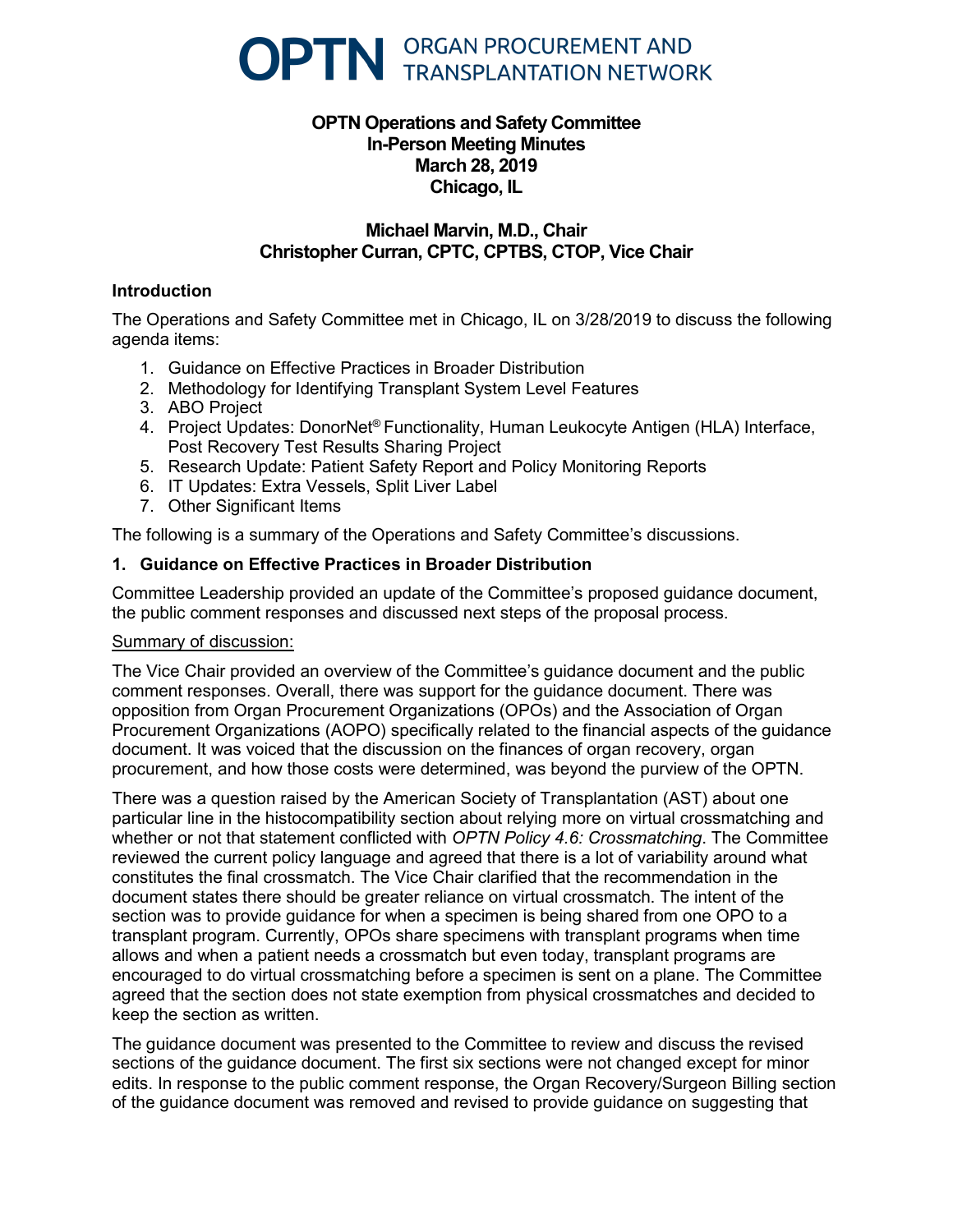there was transparent communication between OPOs and the recovery team for this process. UNOS staff consulted with the Organ Procurement Organization (OPO) Committee Leadership to ensure that this was an appropriate revision within the guidance document and was told the revisions were acceptable.

Another member asked if these changes still provided the information that the guidance document intended which is to raise awareness to address the issue? The Vice Chair stated that there are many variant practices and there should be communication between OPOs and transplant programs of what their expectations are without being prescriptive. The proposed revisions meets those needs. The Committee Chair stated that this is something that should be addressed because there will be more local surgeons recovering with broader organ distribution. If the surgeon is not recovering for their own program, there should be some agreement in advance. Although it is beyond the purview of the Committee to state what that agreement should be, it is believed to be acceptable to provide guidance stating that there should be transparent communication between the two organizations.

A member stated that from feedback received, there has been concern voiced that guidance documents are routinely used to develop into policy. Another member asked if there are time intervals and if this conversation should be done in advance to doing the recovery since there is no suggestion of this in the guidance document. A member stated that this would begin to be prescriptive in the guidance document, which can teeter into writing policy in a guidance document.

The member continued by asking if the guidance document is trying to state that there should be a conversation or if OPOs and transplant programs should discuss the reimbursement piece as these are two separate issues. There are other mechanisms that cover the financial side that are beyond the purview of the OPTN. If the intent is to get OPOs and transplant programs to have a conversation, the guidance document can get to the conversation without mention of the reimbursement piece as there is common knowledge about this already.

The Vice Chair clarified that not everyone is aware of the reimbursement piece because of the variance among OPOs and transplant programs. There should be something in the document to provide recommendations. It is recommended that there should be an understanding or conversation between the OPO and the recovery team. Ideally, this conversation would be before the recovery takes place rather than afterwards but it is beyond the scope of the Committee to mandate this. The revisions are purposely vague while also saying that the OPOs, transplant surgeon and transplant programs should have a dialogue about their expectations.

A member stated that it seemed odd to state what should be included in the invoices. The Vice Chair stated that there are many instances where invoices are sent and no information is provided. This information is intended to make billing more streamlined. The Committee decided to remove the sentence regarding what should be included in invoices. A member suggested that this information could be included in an educational piece about effective practices that is less prescriptive if there is found to be a need.

The Committee Chair stated that these conversations have to happen and should be written down. A member stated that there needs to be an intentional conversation. The role of this Committee and the guidance document is just to provide guidance. The name of the section may not need to be billing and instead is more of a guidance of administrative processes. The Committee agreed to delete the billing title and including one point to the previous section.

A member suggested to send a note to the ASTS to recommend that these conversations are done. Health Resources and Services Administration (HRSA) staff clarified that it would not be appropriate to send a recommendation to the ASTS on behalf of the OPTN Operations and

2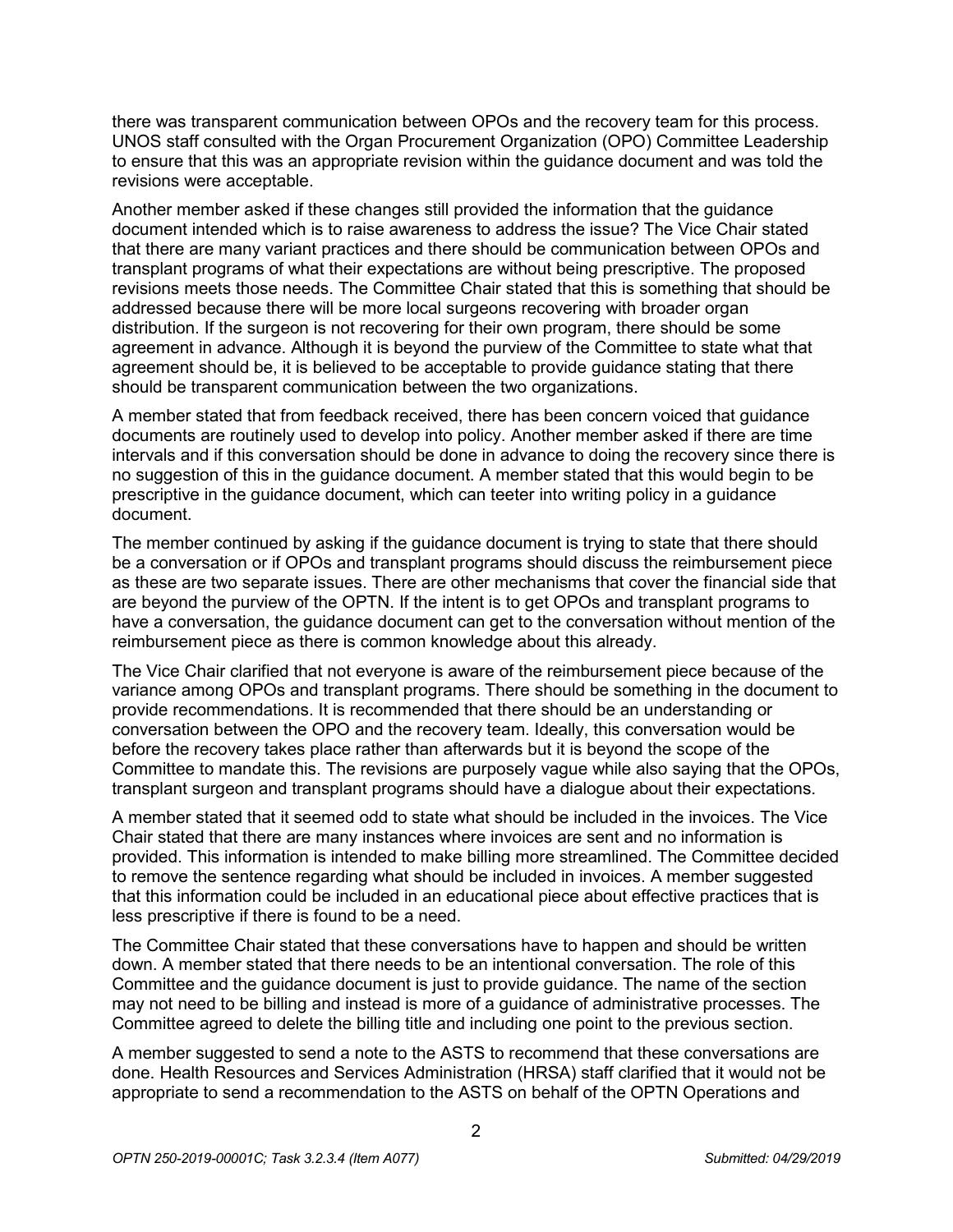Safety Committee as it would be coming from the OPTN. It was recommended that members could reach out to the ASTS individually (separate from the committee) as representatives of their respective programs.

A member suggested that in the "Establishing the Time of Organ Recovery", section of the guidance document, donor families should be listed first. The sentence was edited as suggested.

The Vice Chair moved for a vote on the revised guidance document and the Committee unanimously approved the revised guidance document to be considered for Board approval.

# **Vote: Approve: 14, Oppose 0, Abstain 0**

#### Data Collection Project

The feedback question on whether or not there should be data collection related to transportation was received with support during public comment. Members reviewed the following suggested data elements for initial data collection:

- Type of transportation used (fly vs. drive, multiple modes)
- How specifically was the organ transported (chartered plane vs. commercial flight)
- Who recovered the organ? (local surgeon)
- Distance traveled
- Time (hours) between transport of the organ to when organ was transplanted

The Vice Chair asked UNOS staff on clarification on whether there was data already being collecting on who recovers the organ. UNOS staff clarified that there is some data collected but this data is not reliable for use.

The Vice Chair continued that this data collection would preferably be long term and would be collected using a form that is currently in use, such as the Donor Organ Disposition Form or Deceased Donor Registration Form. The use of these forms would require Office of Management and Budget (OMB) approval.

A member stated that the Data Advisory Committee (DAC) was working on a data collection project to update the OMB forms. UNOS staff stated they will follow up with DAC to determine the status of their data collection project. If they are working on a project already, the Committee can incorporate their data elements into their project. Otherwise, the Committee can continue with their proposed data collection project.

The Committee Chair stated that one of the biggest effects of broader sharing is delay from the time that all the organs are placed and accepted and the time when the donor is actually placed in the operating room. This is an important data element to track – what kind of delays do we have due to broader sharing?

The Vice Chair stated that there are a number of things that are currently being tracked in a different way that OPOs are looking at individually that are not specific to allocation such as time of consent to recovery, and time of brain death declaration to recovery.

The Committee Chair replied that the time when all organs are allocated is a critical data element. Although there may be some delays due to placing lungs, but this is not necessarily related to broader distribution. Once all organs are being accepted, the timeline begins and it would be interesting to see if this could be tracked. A member stated that there should be some kind of assessment of other negative consequences of broader distribution, besides time and costs. The Vice Chair clarified that this is so variable that there are certain milestones that should be looked at to collect more information.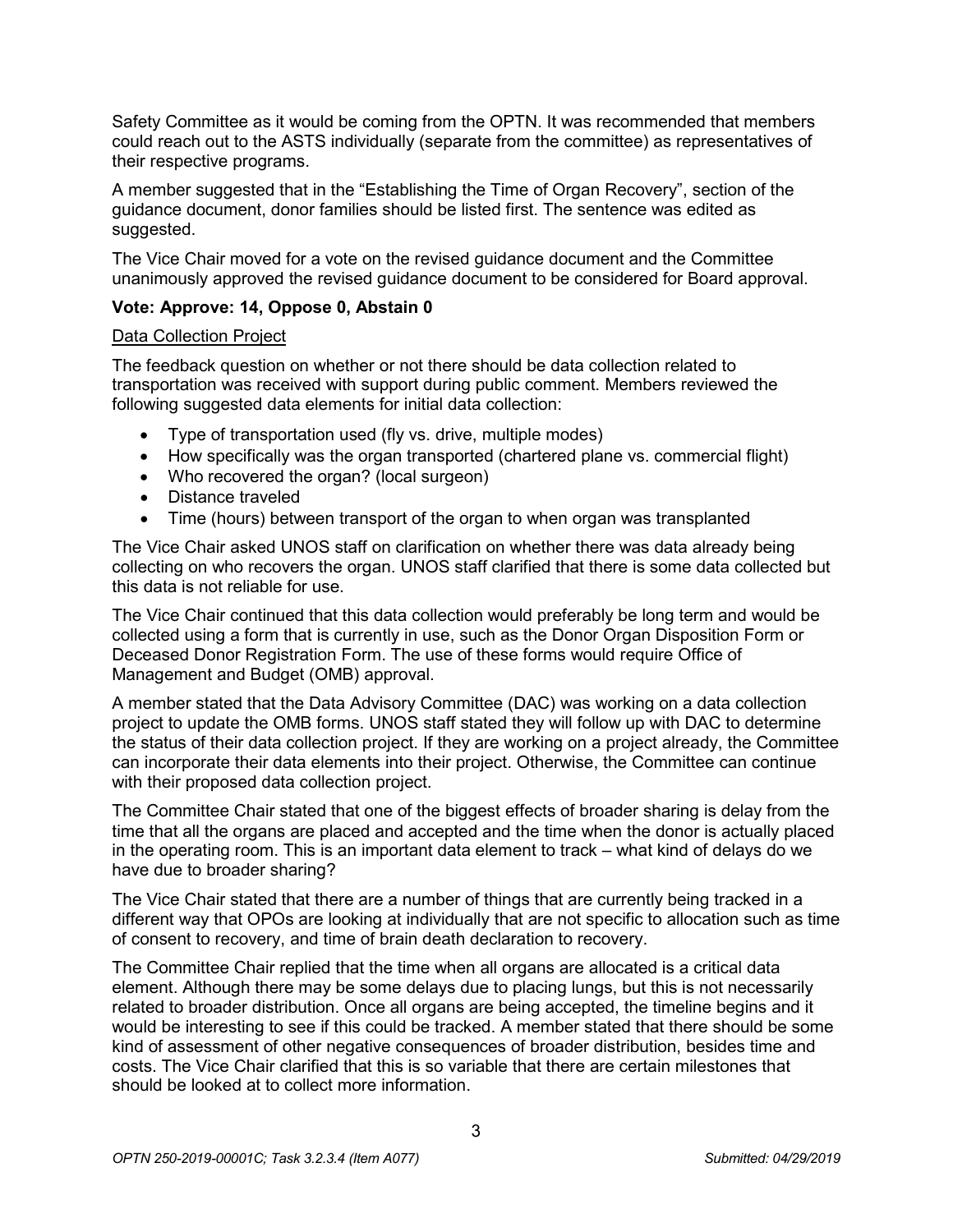The Committee Chair asked if there was any data collected in regards to this instance where an organ is offered and then rescinded. A member clarified that this would be considered a decline and would be documented as such in the system. Another member stated that this was one of the concerns that some OPOs had. If there were delays because of the change in allocation with broader distribution, how much of an impact will this be on the donor families? The Vice Chair stated that there is a risk of losing organs but this is not new. This may be impacted by broader distribution but it is on an individual organ level that this should be looked into.

A member suggested measuring allocation off the match. If there was a case where the organ was not able to be transplanted due to time restriction, it would be recorded as "Organ not recovered" on the disposition report. There is a new field in DonorNet that OPOs are using which can allow observations of when donors are going to the OR, and measuring the time of the final acceptance for every organ.

The Committee Chair asked if it was standard practice for OPOs to convert the time from organ placed to organ placed prior to the OR. It is not believed that this is what happens. The Vice Chair stated that the data fields with tentative OR times is not very reliable. Broad milestones should be looked at that are already collected. There are other data elements in addition to what is being suggested that are already being collected that can be used to monitor this such as brain death time and recovery time.

UNOS staff clarified that the goal of this project is to introduce data elements that are not currently being used to collect data to assess logistical impacts of broader distribution.

The Committee Chair agreed that chartered plane vs. commercial flight is an easy data element that should be collected. The Vice Chair stated that for every organ, there can be multiple legs of travel that can require different modes of transportation. How these different modes are tracked will be important.

The Committee Chair asked if there would be a caveat to be used in determining if the information provided is standard operating procedures or if it is due to broader distribution. A member reminded the committee that the OMB process renews every three years. By the time that this form is updated, the old allocation will now be the new allocation.

HRSA staff clarified that there will be new forms with DonorNet, which will be one new package. There will still be the three year rotation, but it has been discussed going forward that if there are new changes and it is keeping up with the new policy cycles, the OMB process would begin as the policy changes are being worked on. There would be change memos developed so if there is a new change, there is not a delay in implementing these changes.

UNOS staff suggested that it should be considered that this might be a broader discussion including other stakeholders. There should also be a conversation with DAC to get further clarification of their data project before moving forward.

The Committee agreed with this.

Next steps:

- UNOS staff will follow up with DAC to get further clarification on their data collection project and discuss the Committee's proposed project to determine next steps for the **Committee** 

# **2. Methodology for Identifying Transplant System Level Features**

UNOS staff provided the Committee with an overview of the Organizational Excellence plan to Identify Transplant System Level Features.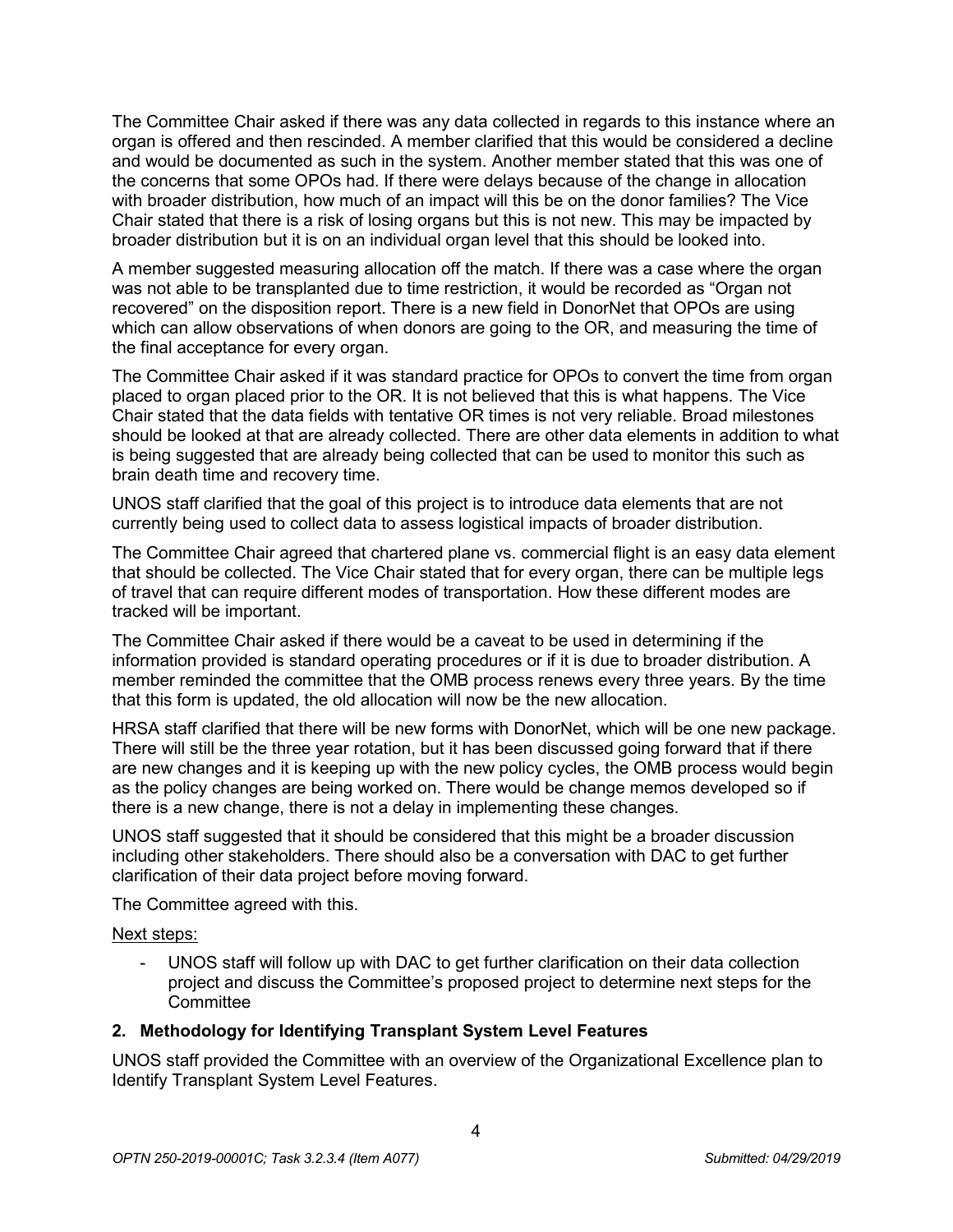#### Summary of discussion:

UNOS staff provided an overview of the objectives of the Organizational Excellence team which is to provide support on proactive identification and addressing safety events.

A member stated that previously, this type of culture of safety was presented and there was some unease in presenting and publishing some of the data that was collected. As this project is taken on by the committee, the member wanted to make sure that there was buy in from other partners, namely HRSA and the Membership and Professional Standards Committee (MPSC). HRSA staff asked for clarification from the member on their statement. The member clarified that there is a pushback in terms of putting language in documents that are publically available about what the goals would be that could potentially be punitive or regulated. HRSA staff stated that in watching how things are moving within HRSA and MPSC becoming more of a member quality perspective, there is more support toward this culture of safety. Through efforts like the Collaborative Innovation and Improvement Network (COIIN) and other items, it is moving towards being non-punitive. HRSA would support any efforts being made to use what is learned in confidentiality to educate the community. When it gets to small numbers where events can specifically be identified, HRSA would work with the Committee on this.

The Vice Chair stated that a culture of reporting that is non-punitive would make this an easier process. Using these lessons learned in real tangible ways would make this effective. It would also be very valuable to work with other Committees, HRSA and UNOS staff to address these issues. HRSA staff agreed with this and stated that it would be a good learning experience for their team as well.

The Vice Chair asked if there was an opportunity to enable the people who are reporting and willing to share their stories to do so. There are members who are willing to discuss what has happened and what they've learned so that everyone else can avoid it but there are other bodies that are preventing them from discussing these incidents. The Committee Chair provided an example of the ABO project the Committee is currently working on. The level is so high on privacy that there are challenges in how best to address these issues.

A member stated that most of the quality discussion is protected under patient safety work product. This allows for really robust quality discussions in a protected environment. When this information begins to be reported, this interferes with the processes that are already in place to discuss this in confidence.

UNOS staff stated that this conversation presents a great opportunity for broader conversation to create a blameless environment, which would result in better reporting to be able to identify opportunities for improvement. It is an important conversation that will need to continue to move forward. Another approach could be the proactive approach of looking at key processes and identifying those failure gaps. UNOS staff asked members what their experiences were in safety culture learnings.

A member stated that their organization's goal has started with education and trying to change the culture. The first step is to educate the providers of what patient safety really is and what approaches that entails in reporting errors. There are no incentives to report but the goal is made clear that the more reporting that is done, the more processes will improve.

Another member stated that previously, their organization takes the content from their quality discussion. By removing patient information from their data, they are able to lead on the discussion of the problem and detaching the information from the patient. UNOS staff stated that this approach would be in the same manner where the focus would be just on the process versus the individual event.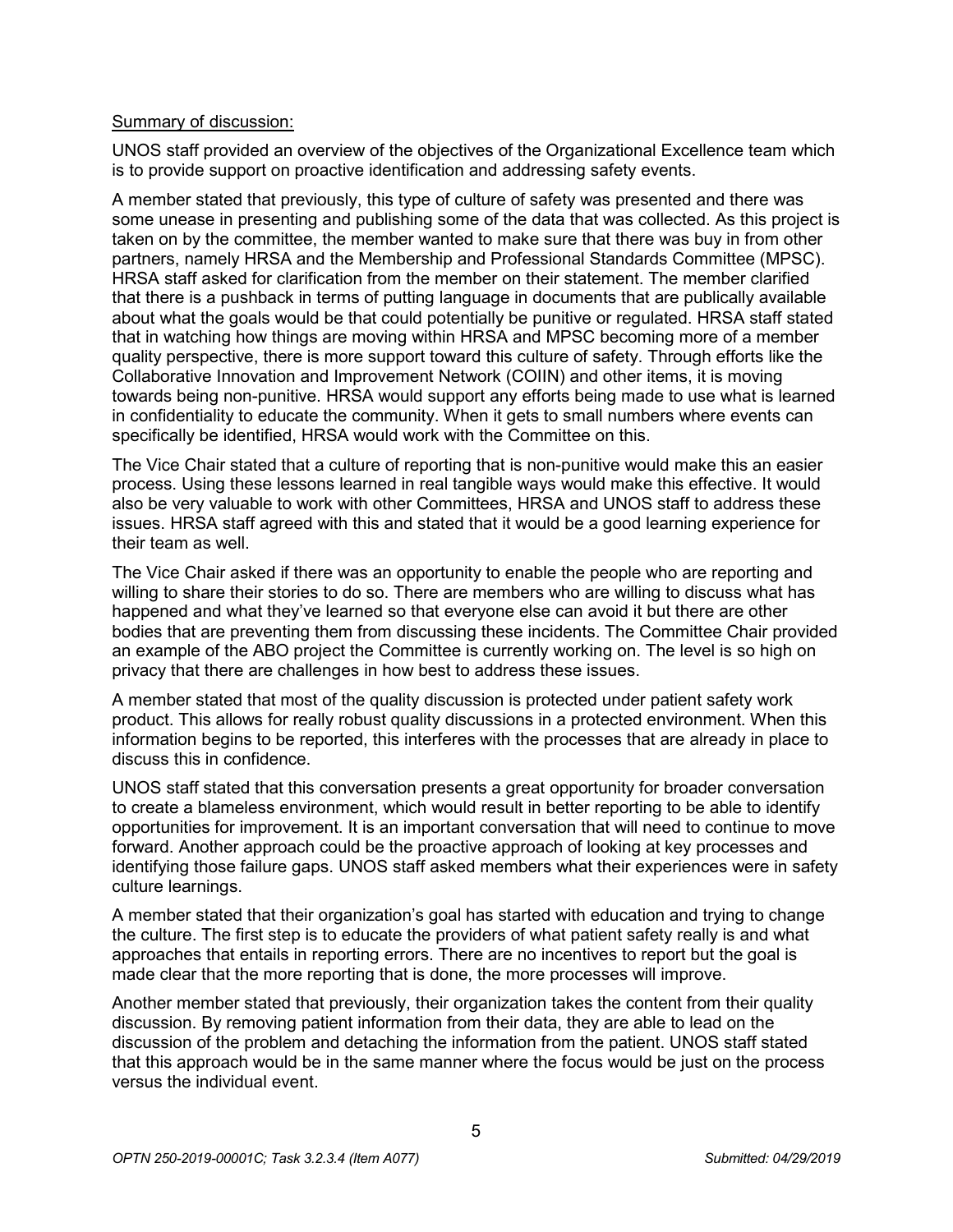UNOS staff stated that the goal of the project would be to provide an analysis that focused on some key processes that would result in a mitigation of those processes. UNOS staff will serve as a resource they noted that this would not need to go through the process of the Policy Oversight Committee (POC).

The Committee Chair stated that every aspect of broader distribution would be great for this process, it would help in the facilitation of communication between the programs for organ allocation. The Vice Chair added that efficiency in the organ allocation process should be monitored.

A member stated that risk assessment would be a great topic to address. Waitlist management is key for transplanting acceptable candidates. Some waitlists are long, especially with kidney allocation. Another member stated that the danger for transplant programs that have a large wait list and can also disenfranchise candidates. There are assumptions made that are not correct.

The Vice Chair stated that through the days of donor management, there needs to be a way to monitor that key elements are transitioned among the team efficiently. How are handoffs done from one surgeon to the next? How is this communication process done more effectively? A member stated that there are different types of equipment, processes and names used. With broader distribution and the use of other surgeons traveling to procure organs, it may be more efficient to standardize practices. The Committee Chair agreed with this and stated that standardization of the recovery process should be looked into further.

UNOS staff proposed that the Committee prioritize one or two key areas of focus to begin. The goal would be to have some information to share and discuss during the fall in-person committee meeting. It is the goal that from the information collected, there can be guidelines made by the Committee.

A member stated that the education would get simpler if the patient safety subject matter expert (SME) within organizations could be used as a resource. UNOS staff agreed with this and stated that they would select patient safety SME's based on information recorded in the system database. There will be a stakeholder group that will be developed.

A member suggested that it would be helpful if each member could identify 1-2 points that are being experienced. Although it would be helpful having patient safety SME's join the

HRSA staff asked what things can be included in this process that can feed into this process well. The Committee Chair stated that this is a question that members should think about and can be brought up in discussion during the next Committee meeting.

# Next steps:

• Committee members will identify 2-3 focus points, which will be shared with the UNOS Organizational Excellence team to begin the project

# **3. ABO Project**

The Vice Chair provided an update on the Committee's current ABO project.

# Summary of discussion:

The Vice Chair provided an overview of the ABO events and the project that has been developed. A project form was submitted to the POC. The feedback from the POC was that it was a valuable project but there needed to be more direction and plan on what the project will be.

6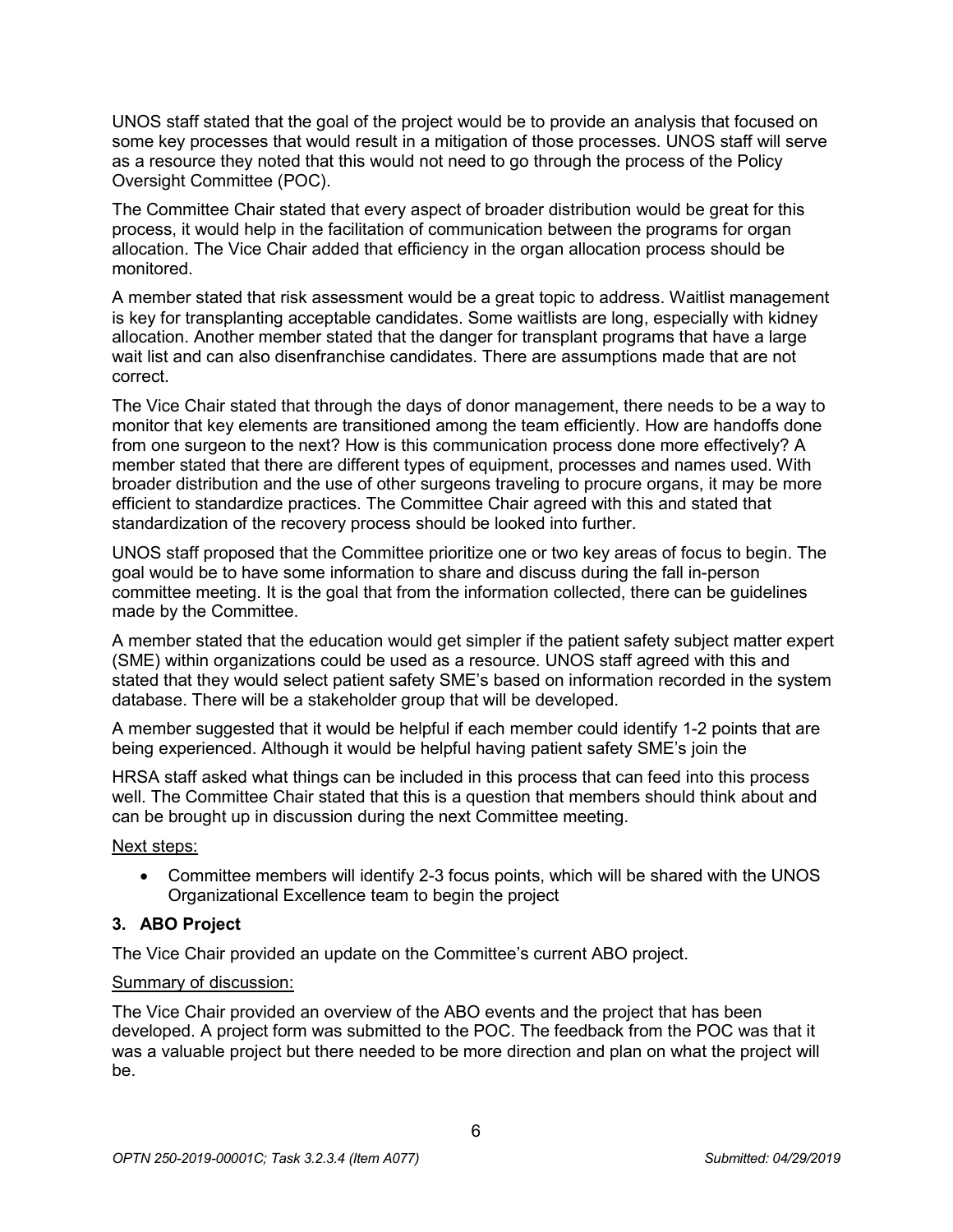An ABO Workgroup was formed that included a collaboration between the Operations and Safety Committee, members of the Organ Procurement Organization Committee, as well as blood bank and histocompatibility SMEs. The first meeting was held on March 7, 2019, where the workgroup established the following goals:

- Identify alternative methods of ABO typing, including availability and accuracy
- Create an awareness of the impact massive transfusions can have on blood type determination
- Protocols and definitions
- Identify time between blood samples, amount of transfusion, and size of the donor that impact a donor returning to their actual blood type
- Education for the community in whatever form the workgroup determines will be the most effective
- Guidance and further defining massive transfusions indeterminate results and conflicting results
- Has there been any type of change within trauma hospital protocols related to massive blood transfusions

The workgroup discussed focusing the project on providing education to the community, but there is a possibility to review current policy language as well. The Committee Chair stated that this would be an educational effort, as there are many parts of this process where it is not common knowledge among the community.

The Vice Chair continued by reviewing a recent letter from the MPSC that provided recommendations for the Committee to consider in addressing ABO issues. The MPSC recommended that the Committee take a holistic approach and not limit the focus on massive transfusions. There was agreement that the transplant community would benefit from education and guidance regarding why blood type determination may be difficult or inaccurate, ways to prevent it, and how to address indeterminate blood type results.

The Committee Chair and Vice Chair stated that the letter was helpful. The Committee Chair suggested that when the Committee's project in addressing ABO issues, it should be published in one of the transplant journals. The Committee was appreciative of the suggestions shared by the MPSC.

The Vice Chair stated that next steps would be to address the additional recommendations provided by the MPSC. The Vice Chair workgroup will also recommend to revise some of the policy language to address next steps if there are discrepant test results. It is anticipated that the project's educational and proposed policy revisions will be included in the spring 2020 public comment cycle. The Committee members agreed with this plan.

# Next steps:

- Workgroup calls will be held monthly (first Thursday of every month)
- Once a plan has been developed, the project will be resubmitted to the POC

# **4. Project Updates: DonorNet Functionality, Human Leukocyte Antigen (HLA) Interface, Post Recovery Test Results Sharing Project**

UNOS staff provided the Committee with an update of the DonorNet Functionality, Human Leukocyte Antigen (HLA) Interface, and Post Recovery Test Results Sharing Projects.

#### DonorNet Functionality

The Committee Chair provided an update of the DonorNet Functionality. This functionality would allow the ability to communicate in an automated fashion to provide real time updates during an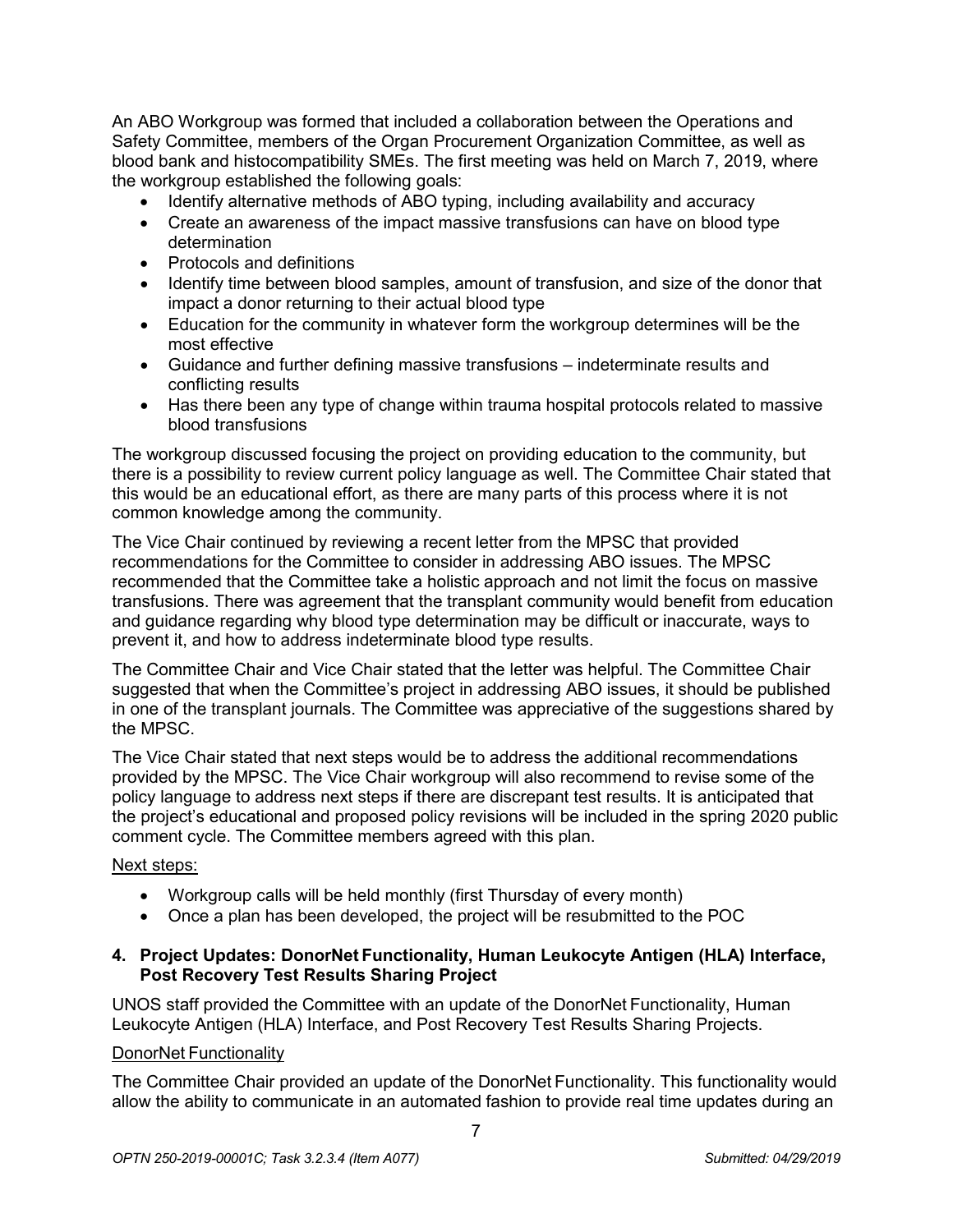organ recovery while in the OR. There was a Customer Advocacy meeting where Committee Leadership presented this information to UNOS IT staff. Currently, the project is on hold due to the volume of prioritized requests from IT. The Vice Chair added that this project was well received during the Customer Advocacy meeting. The feedback that was given was that the current tool that is available has not been widely used so far and that this would need to be utilized for further evaluation.

# Human Leukocyte Antigen (HLA) Interface

The Committee Chair provided an overview of the HLA interface project. Currently, HLA data is entered manually and this creates opportunity for errors. An IT service request has been submitted and the next steps will be to include Histocompatibility Committee leadership to the conversation. IT will determine the resources needed based on the information provided from that discussion.

A member asked if they will be looking at other systems besides DonorNet where HLA data is entered. The Committee Chair stated that the gold standard would be to completely automate the entry of HLA data.

# Post Recovery Test Results Sharing Project

The Vice Chair provided members with a summary of the post recovery test results sharing project. Currently, there is a disjointed process for reporting post recovery test results. This project will allow the ability to enter this information into DonorNet and transmit to transplant centers that have received an organ from those donors and alerting them that there is new information available. This process will allow for a streamlined, consistent approach where if there is information needed, there will be one place to get this information. There are five OPOs and transplant programs that are participating in the initial pilot.

The Committee Chair asked about the positive or negative results. The Vice Chair stated that this information recorded pertains to positive results or negative results that end up being positive. This is a communication tool and it is the hope that this will become an automated communication.

A member asked how the notification will be sent. The Vice Chair stated that the notification would be an e-mail sent to either the patient safety contact or to the person on-call for the transplant program. The Vice Chair confirmed that this notification would be an e-mail notification with the ability to click on it and acknowledge that the information was seen. The OPO would be notified whether the notification was acknowledged or not.

Another member stated that an advantage to this would be that the information provided would be more efficient and gives the ability to check this information in a more filtered way. The Vice Chair added that with broader distribution, it will provide more streamlined communication with other programs.

# **5. Research Update: Patient Safety Report and Policy Monitoring Reports**

UNOS research staff provided the Committee with an update of the Patient Safety Report and Policy Monitoring Reports.

#### Summary of discussion:

UNOS staff provided the Committee with an update of the Patient Safety Report data.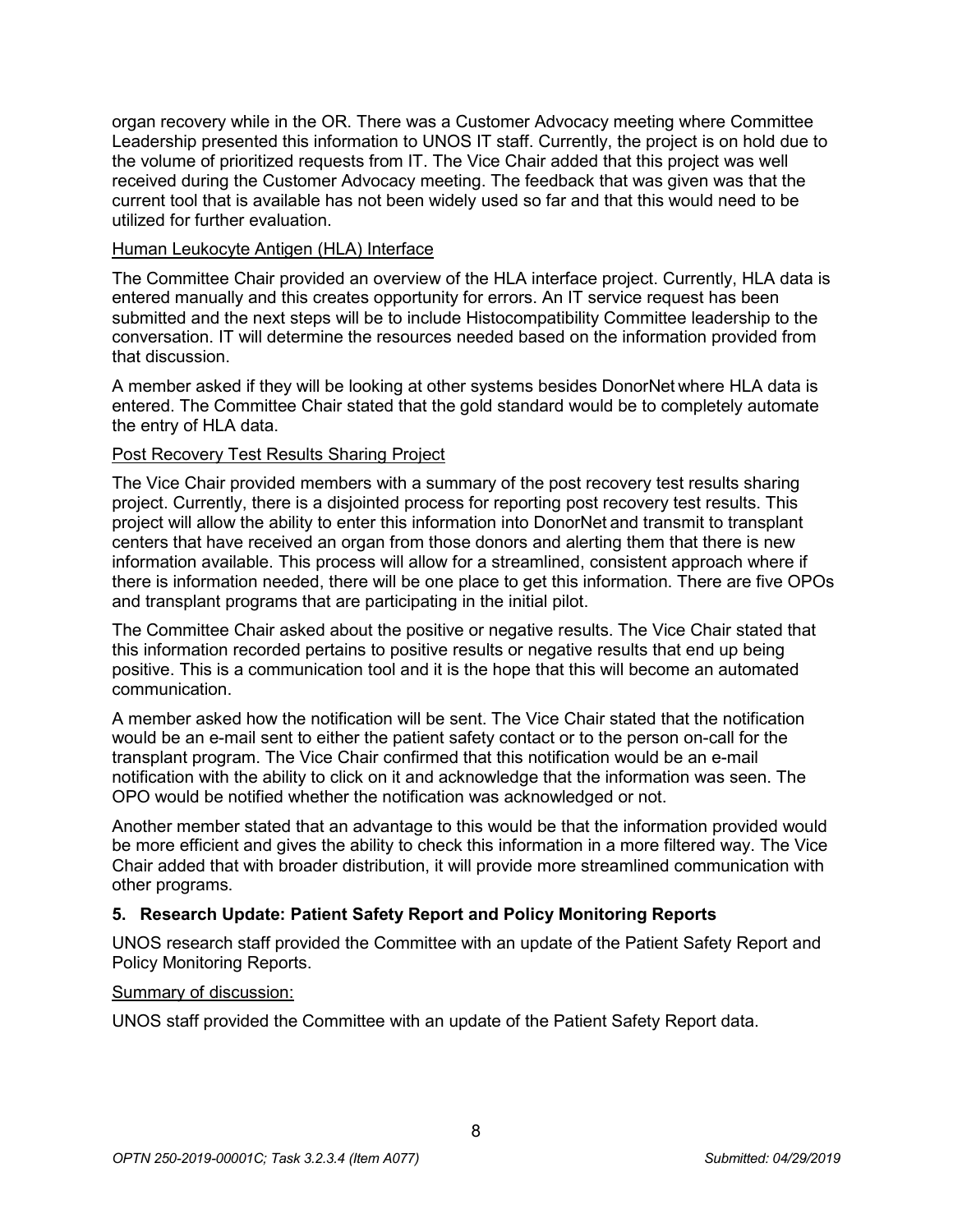#### Patient Safety Report

The data covered safety situations reported to Incident Handling from January 2016 – December 2018. In general, the trends are the same as far as proportions but generally, the number of cases are decreasing.

The Committee Chair asked if this was a reflection of actual data decrease or lack of personnel. UNOS staff clarified that the decrease is accounted by the vessel sharing cases, which are no longer reviewed by the MPSC. The Ad Hoc Disease Transmission Advisory Committee (DTAC) data is not included in the data provided. A member stated that a lot of this information comes from the data portal. The Vice Chair asked if this information comes from audits and UNOS staff clarified that none of this information comes from site survey visits.

UNOS staff continued by reviewing data of patient safety cases by reporting type. The transplant centers accounted for the most cases by reporting type followed by other, and then OPO. A member asked that when an OPO and transplant center enter the same event, would this count as two events or one. UNOS staff clarified that this would only count as one event.

UNOS staff continued that there has been a slight decrease in self report patient safety events from 46.6% in 2017 to 43.5% in 2018. UNOS staff then discussed the patient safety cases by event type. Among the reported events, transplant procedure process is the most frequently occurring case reported. It is believed that this is due to extra vessel sharing. The Committee Chair commented that data entry error is being demonstrated as decreasing. It would appear that members are beginning to fix these problems since not much data is being entered anymore. The Vice Chair stated that without understanding what each of the categories represent, it is hard to know what the Committee should focus on. For example, when looking at data entry, it does not specify exactly what the actual issue is. Should trends be observed to determine what the issues are?

A member asked what the category of "Other" represented. There was a 5% increase that was observed. UNOS staff explained that there has been an increase in general program complaints such as surgical coverage or general patient outcomes and it is believed that this has accounted for the increase in this category.

The Vice Chair asked that without looking at the specifics of the cases, are these cases tracked in a way where if there was an increase that is of concern, it would be presented to a Committee for something to be done.

A member asked that in looking at the living donor data, is there anything other than the deaths that are observed? The Committee Chair stated that this could be presented as a standard – whenever this type of data is presented, there should be a look into the details going forward of the living donor data. UNOS staff stated that for subcategorization of the living donor event, 70% of the data in 2018 represented aborted procedures.

The Committee Chair stated that the question would then be why these procedures were aborted. UNOS staff confirmed that all living donor events (all aborted procedures, redirections, and deaths) are reviewed by the MPSC. If there are any trends, it is discussed, but there would not be a way to identify specifics of the incidents. A member stated that the Committee has been tasked with observing trends and the details of the events. This has been the approach of the Committee and has been how the information was presented to them previously.

Another member stated that it is interesting to look at the communication errors. Were the communication errors within a program, between OPOs and transplant programs? Moving forward, this would be more important to determine what can be learned from those.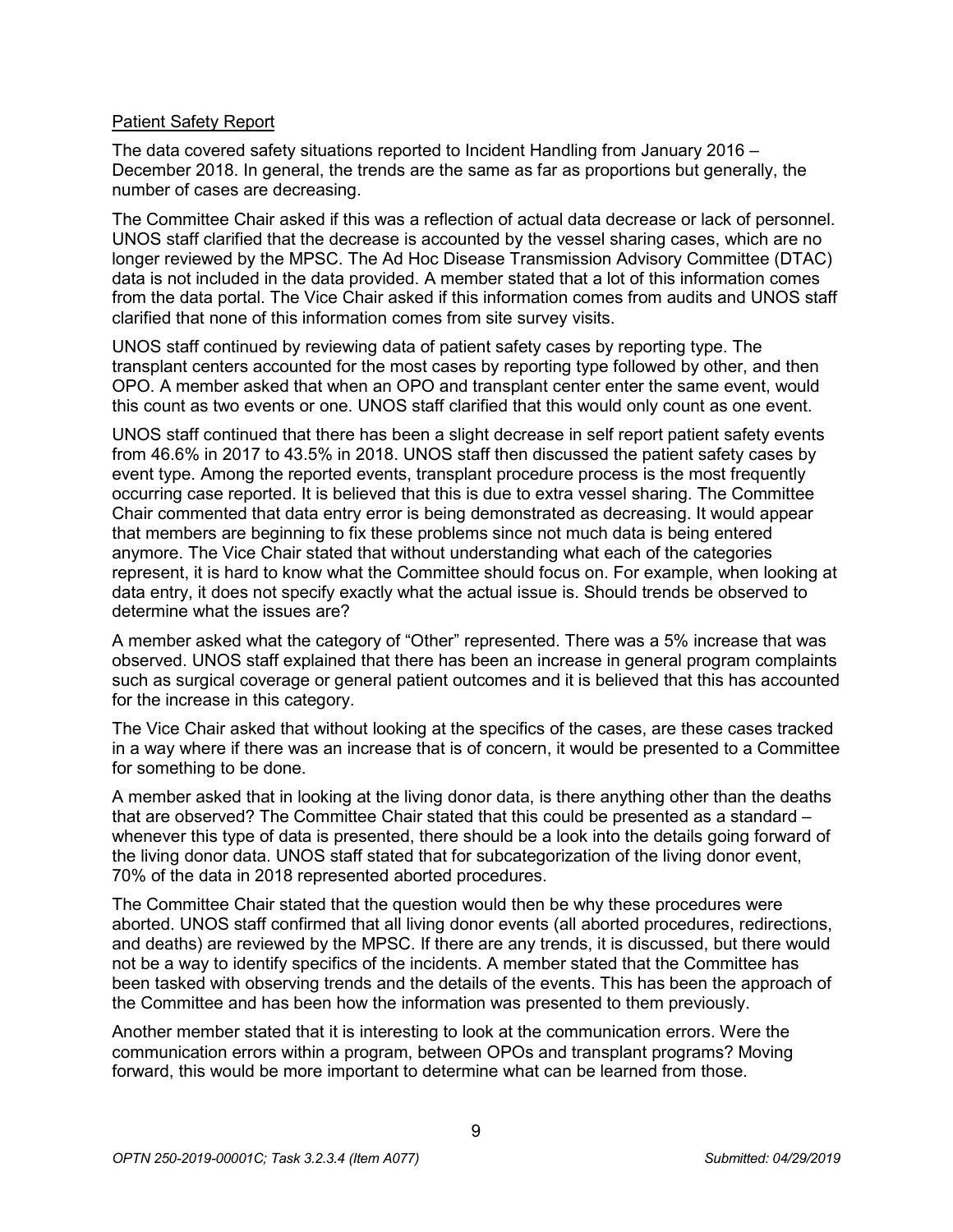A member commented that when looking at quality of rare events –looking at the data at this matter does not show the number of data being used and getting an understanding of the scale of the event. The Committee Chair stated that the number being presented is fairly small. Other than aborted procedures and death, what is also in this number? UNOS staff stated that the living donor data includes aborted procedures or death, native organ failure, other, and nonutilization. A member stated that this data should be looked into further. For example, why were there aborted procedures? Although the numbers presented are small, there is clearly a three point trend showing an increase in aborted procedures.

The Committee Chair suggested that the Committee continue to monitor this data and added that the interesting points to review for 2019 would be travel and communication due to broader distribution.

UNOS staff continued by showing a table highlighting communication events. The top two events in 2018 were change in test results not reported and inaccurate/insufficient donor information. The Committee Chair stated that the 0% of delayed reporting might imply that there is significant underreporting. The Vice Chair asked members if there were other particular events that should require a submission in policy. There are probably a lot of events that are unknown because they are not required to be reported. One of the things in this field should be required reporting. The Vice Chair asked if there are other high level/high stakes events that should be reported. UNOS staff were asked if there were any anecdotes from the data that has been reviewed. UNOS staff replied that there is nothing that has come up right away and that they would need to come back to the Committee after thinking about this question.

UNOS staff shared the Transplant Procedure/Process Related Events. The Committee Chair highlighted the vessels used in a non-transplant patient had virtually been eliminated. A member stated that this is due to this information being mandated now. The Committee Chair asked for clarification on if Hepatitis C vessels are recovered and destroyed immediately (never stored), would they need to be reported? The Vice Chair stated that they were asked by DTAC if this should be a reconsideration of the ability to store Hepatitis C positive vessels.

HRSA staff replied that this should be discussed further with DTAC. At a patient safety standpoint, the labeling has improved, but there is always a concern that errors are still possible. The Vice Chair stated that there should be an upcoming conversation.

UNOS staff continued with reviewing the Transplant Procedure/Process Related Events table and pointed out that the "other" category was in relation to storage of prohibited vessels. The Vice Chair asked for clarification on if it was self-reported that the vessels were stored. UNOS staff confirmed that this information was self-reported. The Vice Chair asked what the trigger was for this. Was the disposition not marked within a certain time in a Hepatitis C donor? UNOS staff clarified that it would be marked as stored and then once the extra vessels are discarded, this triggers the report. A member asked if this information was validated in site survey. Another member agreed that this was the case.

UNOS staff reviewed the sub-categories of the Testing Events data. The top event was the drop off in infectious disease, which dropped to 8% in 2018. The Committee Chair commented that the numbers in the data are very small.

UNOS staff continued with reviewing the event impacts on any organs. There was an increase in non-recovery organs. From 2016, there were 8.1% non-recovery organs. This increased to 12.6% in 2018. A member asked if this meant there were about 25 organs that were nonrecovery. UNOS staff stated that this was correct – 25 of the events reported resulted in an organ not being recovered.

10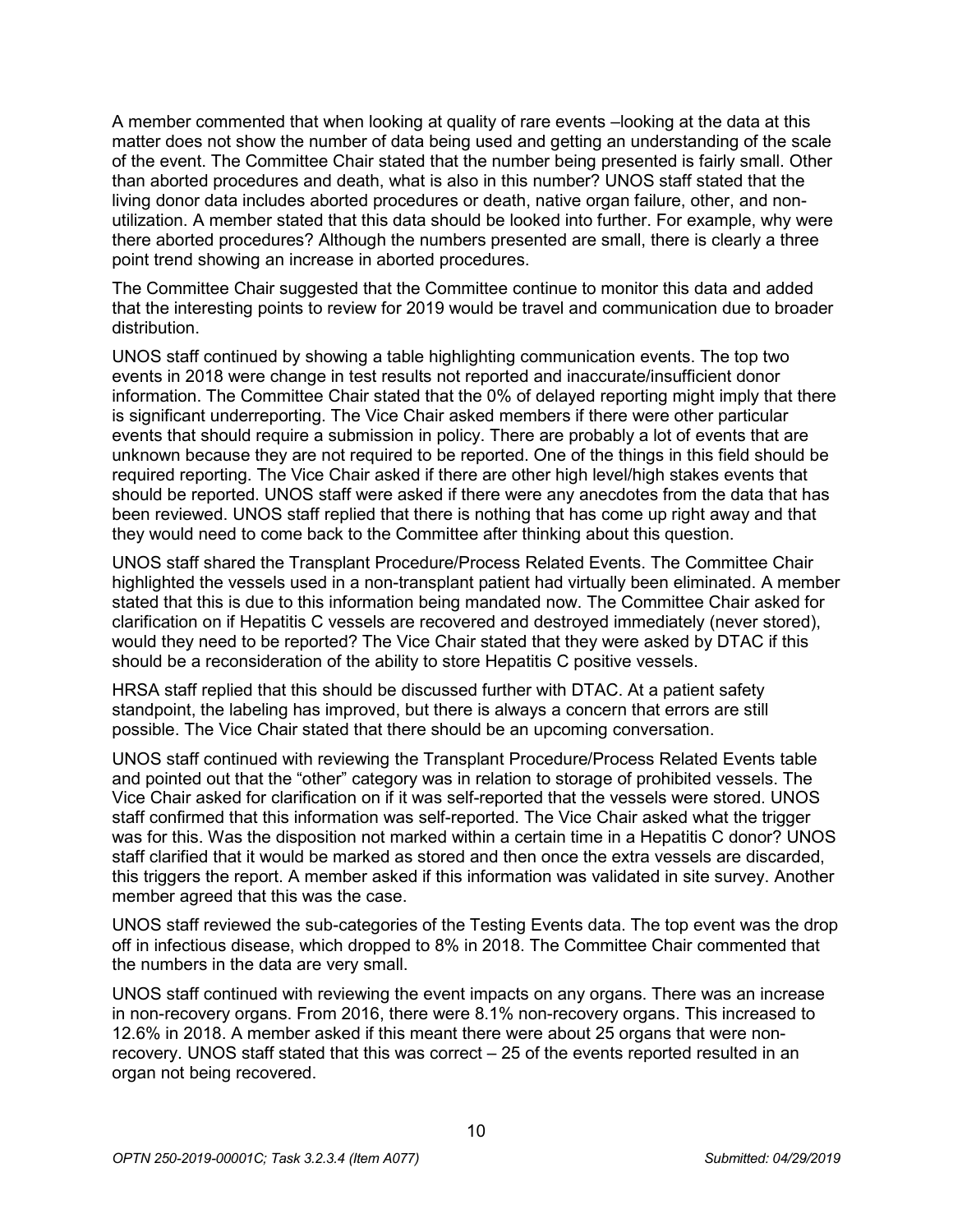The Committee Chair commented on the decreased rate of delays but that it would be expected to increase. UNOS staff was asked about details on the increased rates in discards from 2017 to 2018. UNOS staff replied that there was not enough information to identify a trend, but it can be attributed to a variation of circumstances such as surgical damage that wasn't identified or reported at the time of acceptance, delays, inadequate preservation, and transportation.

A member stated that previously, the Committee focused on the sub-categorization, which helped to identify and focus efforts on the extra vessels labels. The challenge is that now three years out, with a change in the system, there is an attempt in trying to determine the most effective way in reporting and looking at the data.

A member asked if UNOS staff could provide some more granular detail on the living donor aborted events. UNOS staff clarified that they would look into this information further to share with the Committee.

Another member suggested some focus also being on the packaging, shipping and transportation events as well. It was acknowledged that there is not mandatory reporting when it comes to these events, can there be some conclusions drawn that the Committee can address?

#### Extra Vessel Policy Monitoring Reports

UNOS staff provided members with an overview of the Extra Vessel Policy Monitoring Reports. This report was in response to the extra vessels policy and monitoring extra vessel usage since implementation.

The extra vessel disposition data from January 1, 2016 – December 31, 2018 showed no changes during that time. Over 70% of all extra vessels were observed to being destroyed during this timeframe. In 2018, there was 8.5% of vessel usage reported at the time of waitlist removal.

UNOS staff then reviewed the HCV, HBV, or HIV Positive Vessels by disposition. Over the years, there was an increase in the number of properly disposed vessels. In 2016, there was a high number of policy violations which decreased in 2017 and 2018. In looking at late reporting and storage, the extra vessel disposition reported more than seven days from transplant/destruction date, there was a decrease. In 2018, there was an increase but towards the end of 2018, a decrease began to be observed. For extra vessels stored more than 14 days from recovery date, there was a steady decrease with a spike shown in the last quarter of 2017, and then decreased and stabilized in 2018.

UNOS staff continued with showing members data representing primary vs. secondary recipients. The vast majority of the transplants were primary recipients. The next set of data demonstrated the distribution of storage interval for vessels transplanted into secondary recipients in 2018. From previous reports, the data has not changed much with the median number of days being six days between recovery and transplant for secondary recipients. The Public Health Service (PHS) increased risk of vessels used in secondary recipients was shown to steadily increase, with the biggest increase being from 14.3% in 2017 to 18.1% in 2018. A member asked for clarification on what this data meant. UNOS staff clarified that this meant that in 2018, there was 18.1% of all extra vessels that were used in secondary recipients are PHS increase risk.

UNOS staff summarized that there were similar trends in extra vessel reporting across the years of 2016-2018. There was a 25% relative decrease in vessels reported late from 2016- 2017. There was a 16% relative decrease in vessels reported late from 2017 – 2018. There was an increased use of PHS Increased Risk vessels in secondary recipients in 2018 and an increase in proper disposal HCV, HBV, or HIV positive vessels year over year.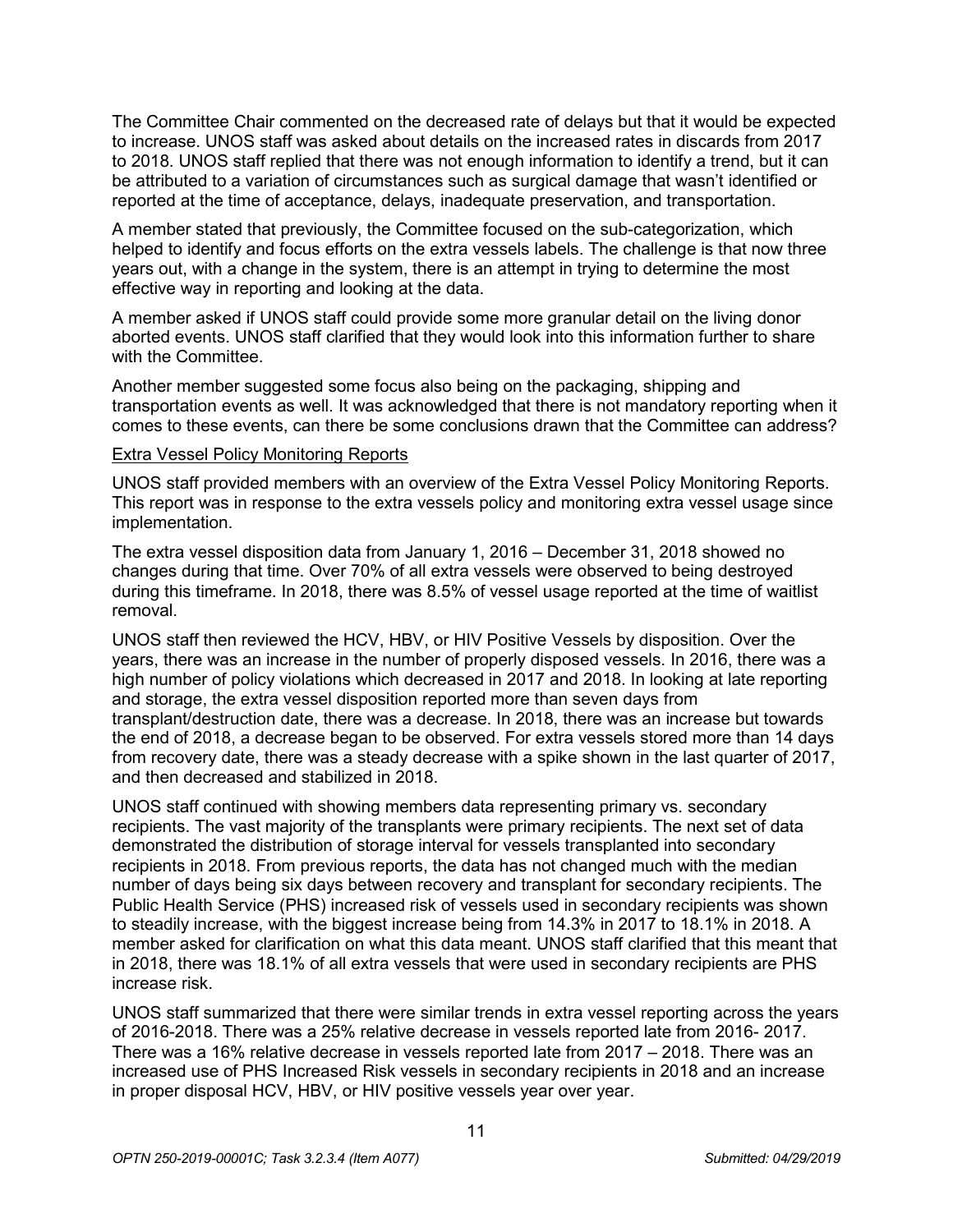UNOS staff showed additional data from the data report that came from a data request a year ago regarding extra vessel usage from living donors. The vast majority of transplanted vessels are used from deceased donor transplants. Around 13-18% are used in living donor transplants. There was only one case where an extra vessel from a living donor was recovered and used in a transplant. Over all three years, there are seven reported instances of extra vessels being recovered from living donors with one case where the extra vessels were used in transplant.

#### ABO Evaluation

This report covers from July 1, 2016 – December 31, 2018. There are three high level patient safety event categories: data entry, labeling and testing.

- Data Entry Issues: There were 71 patient safety issues related to data entry. Only four of these cases were related to ABO issues, all of which were waitlist related
- Labeling Issues: There were 50 patient safety issues related to labeling. Thirteen events were sub-categorized as blood/nodes/spleen labeling issues. Three events were related to ABO
- Testing issues: There were 63 patient safety issues related to testing. Fifteen events were related to ABO testing issues. There were ten events sub-categorized as "other" ABO related events, eight of which were related to discrepant results from previous listing

UNOS staff continued with a review of data regarding recipients not on the match run. There were 153 cases identified where 85.6% of the cases were directed donation. A member asked what all other cases were classified as. UNOS staff clarified that there were a variety of reasons, but they were believed to be from exhausted lists, which were intentional and not based on an error.

The Vice Chair stated in the past, there was a discussion about putting the ABO compatible at the end of the list. It was vehemently discouraged because it lengthens the list and significantly slows down the process of organ placement.

The Committee Chair asked if blood compatible blood types being at the end of the lists should be looked at again. The Vice Chair stated that there was a discussion regarding this with MPSC as a concern and at the time OPOs were encouraged to develop a verification process. Most of the directed donation requests end up not going through due to incompatibility.

A member stated that the majority of the directed donations pertain to two programs. It was suggested to discuss the processes they use and discuss lessons learned. UNOS staff stated that from ABO, there was a request to program a living donor verification in UNet which would be in Waitlist and TIEDI. It was on the list for programming, but every time this has been placed on the list, it has been deprioritized. The Vice Chair stated that theoretically, it could follow the same process as directed donation. UNOS confirmed that this was correct because every candidate must be on waitlist. The Vice Chair stated that the only thing that exists in policy is in the Final Rule where there is a prioritization for directed donation. There is no policy around the process where programs are trying to come up with systems that are safe and are widely variable from one OPO to another.

The Vice Chair stated that there could be some guidance on this process as it is not consistent from one OPO to another from how it is handled. UNOS staff clarified that in terms of the transplant program perspective, there is a policy that requires them to do this on their end.

A member stated that the policy language is much different. Previously, there was not any policy language for OPOs as it related to directed donation. There is now some language pertaining to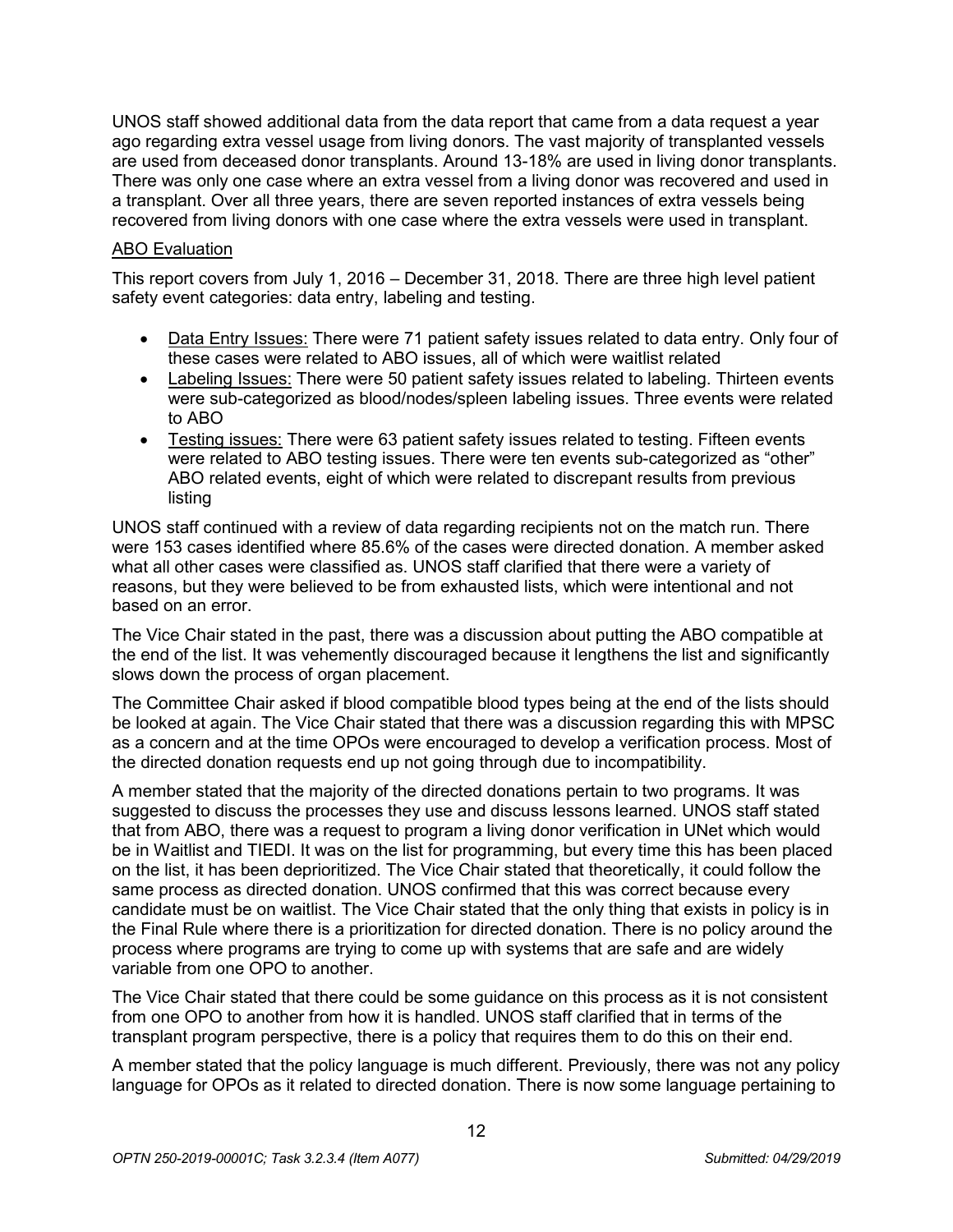this, but the language is not specific. The Organ Center used to provide guidance in the past on how to manage the directed donations. The Vice Chair stated that there are other components that are not considered, such as how social media impacts this and other confidentiality components that come up. A member agreed that this would be a good area for guidance.

UNOS staff continued with a review of data pertaining to candidate and donor ABO discrepancies. The Committee Chair remarked that the numbers presented were small, which is a good indication that it validates the importance of double entry. A member confirmed that a transplant candidate cannot be entered on the list until the second entry is entered. UNOS staff clarified that one of the data requests from a previous meeting was to try and identify where in the process these mistakes were getting caught. This information is in the report, but essentially, this information is not kept. All that can be seen is that whoever put in the initial entry, can go back and change that information.

UNOS staff continued with data representing deceased donor ABO discrepancies. There were 311 of 26,087 deceased donors recovered with ABO changed between initial and secondary verification. Among those cases, 69 were considered significant discrepancies. UNOS staff reviewed data regarding duplicate donor entries. UNOS staff clarified that this data was only looked at from the donor side. If there are errors in the double entry, a new donor form is created to enter the data correctly. Duplicate donor information is self-reported where that information can be compared. The audit tables show the same numbers. There is no capability to determine when ABO typing errors are caught during the double verification process.

A member asked what would happen if both entries were found to be incorrect – if the test results are verified as one blood type and then it is discovered that it is actually a different blood type, would a new candidate registration need to be created if there is an error in the double verification? Another member stated that this information is unable to be modified. This information would require going through the Help Desk to resolve the issue.

The Vice Chair asked if there was a process where the help desk could unlock the form, make it blank and then allow members to go through the data entry process again. UNOS staff stated that it is most likely something that would have to be mediated by the Help Desk but would reach out to get more information on how this information is handled.

The Committee Chair asked members if they would like to look into this further. A member voiced interest in knowing more information on the recipient end. The Committee agreed.

# **6. IT Updates: Extra Vessels, Split Liver Label**

UNOS staff provided the Committee with an update of the extra vessels and split liver labels.

# Extra Vessels

UNOS staff provided an update on the extra vessels project. There is both a policy and programming aspect to this project. The policy defining extra vessels as organs as well as reporting of the sharing of extra vessels went into effect on March 1, 2019. The programming to accommodate the other policy changes is under development with an effective date that is unknown at this time.

UNOS staff provided members with a demonstration of the revised vessel labels. The infectious disease test results section of the label now only includes 8 infectious disease tests (it previously listed 14 infectious disease test results). Unknown is no longer an option in reporting these test results. The options that are available now match DonorNet. Previously, the options that were required to report did not match DonorNet, which caused confusion among staff and members. The label is being more explicit with policy requirements and outlining when the extra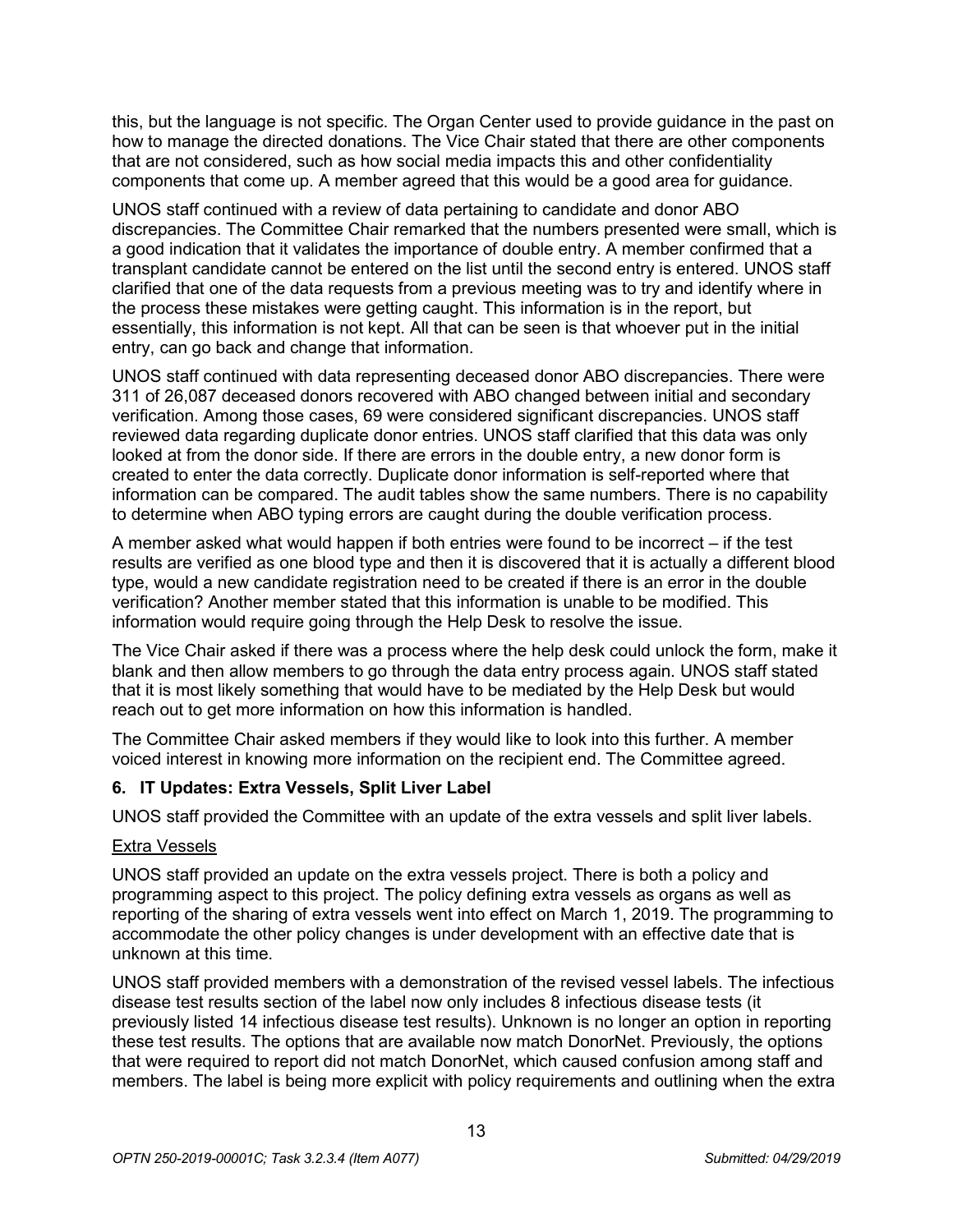vessels can and cannot be stored. The new labels are expected to be available in stores in a couple of weeks.

UNOS staff continued by demonstrating the extra vessels label with TransNet<sup>sm</sup>. At the top of the label, it shows the storage date for the extra vessels, which will only be printed if the extra vessels can be stored. The storage date will be automatically calculated 14 days post-recovery so that there will be less confusion in how to count the 14 days. For the infectious disease portion of the label, Anti-HBc has been changed (formerly Anti-HBc Ab) as well as the HIV Ag/Ab Combo (formerly HIV Ag/Ab Combo Assay). UNOS staff showed a mockup of the infectious diseases screen in the TransNet application. The infectious disease results are in the same order on the screen as they are on the label. The Vice Chair asked if this differs from the screen that shows all of the serology results. UNOS staff stated that serology results are not collected in TransNet. The full list of infectious disease test is available in DonorNet.

UNOS staff continued with a discussion on the Donor Organ Disposition Report. There was a policy request for OPOs to view extra vessels disposition reported from a transplant program. If there is disease transmission recognized late after transplant or procurement, the OPOs currently do not have an effective method to track who received all of the extra vessels that were procured from the donor. It was determined that the best solution was to create a new table in the Donor Organ Disposition Report to include extra vessels. It highlights some of the donor information, the match ID, transplant center who received it, and if extra vessels were sent. This would allow OPOs to track the vessel disposition.

The Vice Chair stated that the feedback form is required to be completed within five days and that after that time, the information is not usually reviewed. He asked if there was any thought about how this would be posted on the transplant center side? It also does not allow the ability to enter information when vessels are recovered separately to go to a transplant program for the purpose of a living donor procedure. Is there a thought that this would be showing on the transplant center side when vessels are sent alone? UNOS staff stated that it would be the transplant program that would report this disposition. A member clarified that this is manually entered on the transplant program side.

UNOS Staff noted that a number of OPOs were contacted to gain insight on how they track vessels. They all use their electronic donor records for this type of tracking and communication of who receives the vessels. Members were asked for clarification on this. A member stated that this has not yet been solved in the electronic donor records. OPOs are able to determine where the vessels were shipped but are unable to determine the outcome of the vessels. The OPOs have no way to know unless they receive a notification of the outcome. The only information the OPOs can see in the DDR is whether or not the vessels were used in the procedure. The request would be a way to see a disposition of the extra vessels. It is currently on a form that the OPOs typically do not look at after the completion of documentation after five days.

A member stated that typically when reporting to a liver center, OPOs are waiting to hear back from the transplant programs to determine the outcome of the organ. UNOS staff stated that business architects for DonorNet should be included in the conversation at a future Committee call to discuss this further. The member continued that the architecture doesn't have to be changed – it would be helpful just to be able to print out an extra vessel report from the OPO side.

UNOS staff stated that this information could be placed on TIEDI. If there was an extra vessels report, it would just include a status update. A member noted that the request from the OPOs would be the ability to run a report to see the vessels that are associated with their donors.